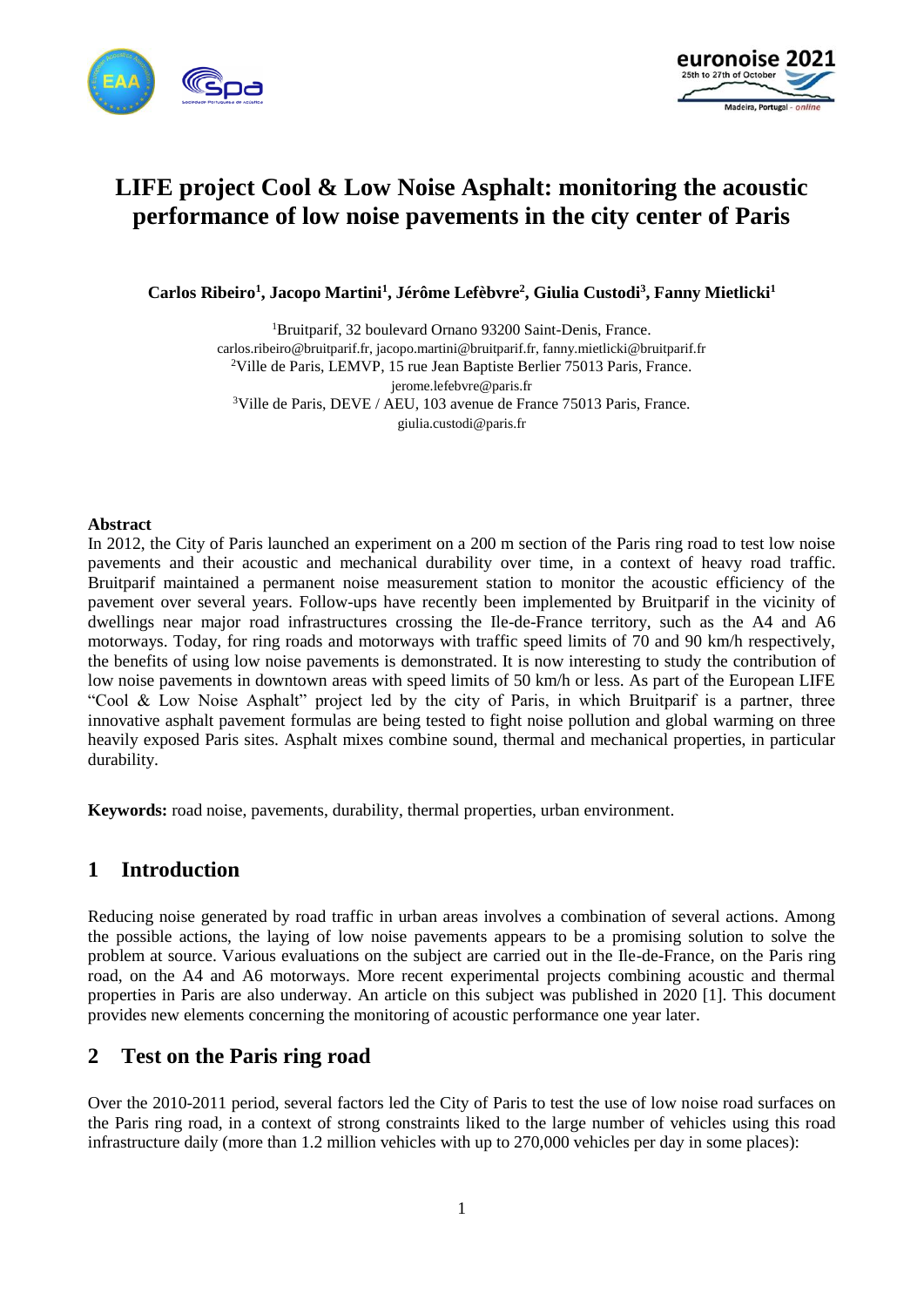

- the publication of Bruitparif of the results of the noise measurement campaign conducted around the ring road in January 2010 [2],
- the development of the maintenance market and opening to "alternative products with improved noise characteristics" in February 2011.
- The renewal of the maintenance market and opening to "alternative products with noise characteristics" in June 2011.

### **2.1 Experimental section**

As early as 2012, the City of Paris and Bruiparif tested this type of solution on part of the Paris ring road in order to assess its relevance and durability over time from an acoustic and mechanical point of view. The portion chosen for the experiment is a 200 m section located at the Porte de Vin-cennes. This sector benefited from ADEME funding as part of the treatment of noise hot points. From 25 to 29 June 2012, the City of Paris and the Colas Company applied BBTM 0/6 and BBTM 0/4 type asphalt on the interior and exterior lanes of ring road respectively instead of the old pave-ments aged 3 to 30 years.

### **2.2 Noise source evaluation method**

Continuous measurements of tyre/road contact noise according to LCPC method n°63 M1 (CPX) have been regularly programmed by the City of Paris in order to monitor the evaluation of the acoustic performance of each traffic lane.

### **2.3 Noise evaluation method at residential facades**

As part of the HARMONICA [3] project supported by the European LIFE program, Bruitparif deployed five noise measurement stations to monitor the acoustic efficiency of the products tested. At first station was installed between the lanes (in close proximity to traffic), three others were in-stalled on the facades of the nearest residential buildings. The fifth station was positioned outside the experimental perimeter for operations as a control station. Real-time access to the results of the noise monitoring system at the Porte de Vincennes is available on the Bruitparif data consultation platform via the Bruitparif website: [http://rumeur.bruitparif.fr.](http://rumeur.bruitparif.fr/) The results of this experiment have also been published and shared with other examples of good practice on the noise abatement actions database available on the HARMONICA [3] project internet portal online from the end of 2013: [http://www.noiseineu.eu.](http://www.noiseineu.eu/)

### **2.4 Initial performance: tyre/road contact noise**

The CPX approach allows to characterize the 8 lanes independently for a differentiated follow-up according to the supported traffic (fast lane 1 and slow lane 4). The sound levels were measured at 70 km/h and corrected to a reference temperature of 20°C. To evaluate the gains obtained between the initial situation and the situation after the laying of acoustic pavements, two measurements campaigns were carried out, before (in March 2012) and after in August 2012). Table 1 presents the gains achieved for each lane. The decrease in sound levels is very important since its varies for BBTM 0/6 from 5 dB(A) to 78 dB(A) and for BBTM 0/4 from 7.0 dB(A) to 10.1 dB(A). These performances depend to a large extent on the initial conditions of the road surfaces. Also, for substantially identical initial sound levels, the BBTM 0/4 offers a better performance.

| Lane | Inner ring | Outer ring |
|------|------------|------------|
|      | $-7.8$     | $-8.3$     |
|      | $-5.1$     | $-7.0$     |
|      | 6.8        | $-10.1$    |
|      | -7 8       |            |

Table  $1 -$  Sound levels in dB(A) measured at 70 km/h (Ref. 20 $^{\circ}$ C).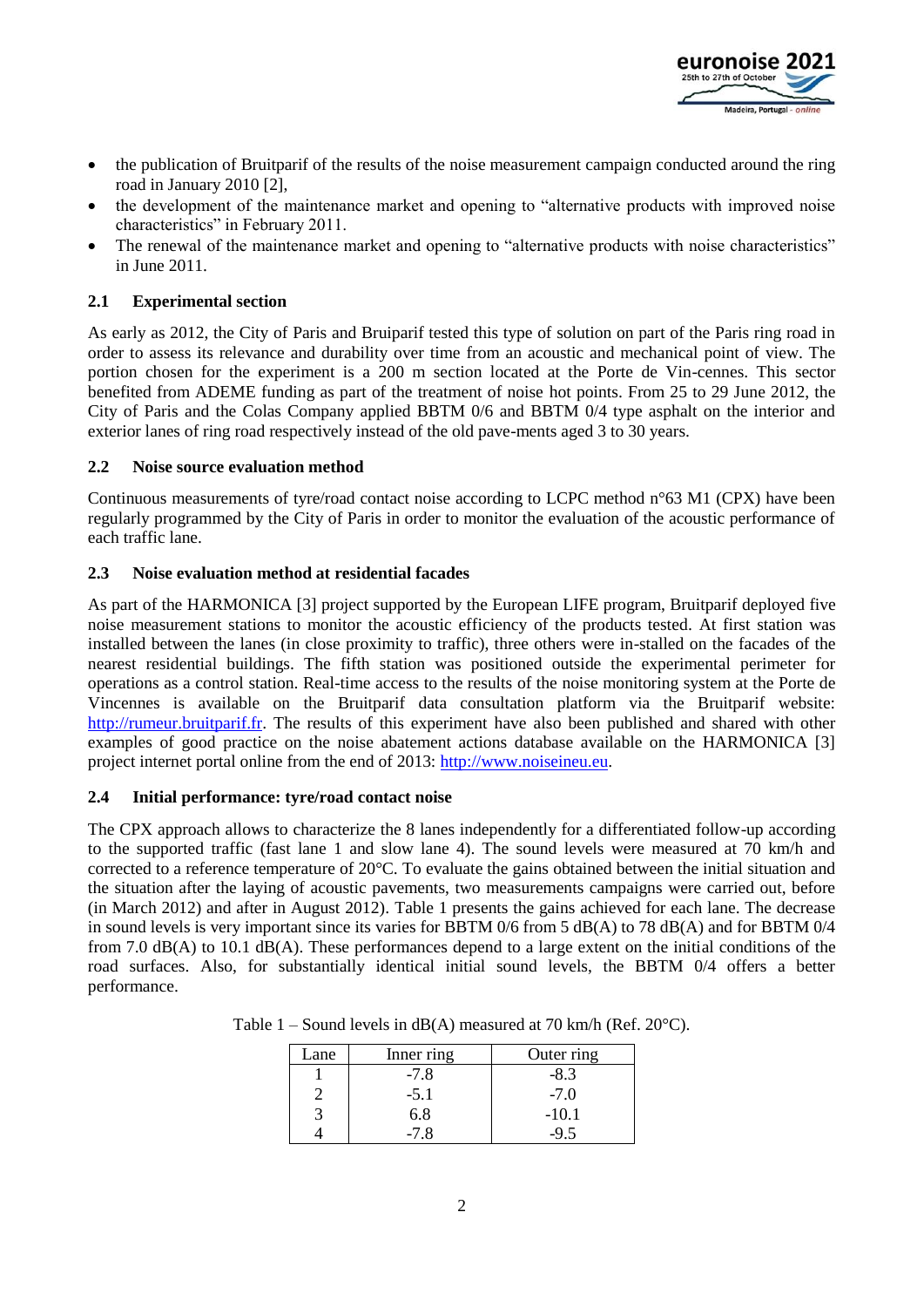

### **2.5 Initial performance: noise at residential facades**

The fist evaluation was carried out three months after the pavement was changed [4]. The noise reduction at the source was on average 7.5  $dB(A)$  for the central location results (cf. figure 1). Such a reduction in noise is quite significant and corresponds to what could be obtained by dividing traffic by six (all other conditions being equal).



Figure 1 – Reduction of day and night noise levels near the source (median) after the pavement change.

On the facades of residential buildings, noise levels have decreased by an average of 2.2 to 4.3 dB(A), depending on the location (cf. figure 2). The gains obtained correspond to what could be obtained by reducing traffic by 30 to 70%. The buildings that have seen the greatest improvement are those exposed mainly to noise generated by the ring road and located closest to the experimental section.



Figure 2 – Change in day and night noise levels in the residential areas.

Despite this significant improvement, the situation in terms of noise exposure for residents closest to the ring road remains unsatisfactory. The regular threshold values are still exceeded by 2 to 6 dB(A) for the regulatory night indicators (the French regulatory threshold is  $65 \text{ dB}(A)$ ). The situation is less critical for day time levels since two out of three stations on the front of buildings now record LAeq levels 6h-22h below or very close to the French regulatory threshold of 70 dB(A).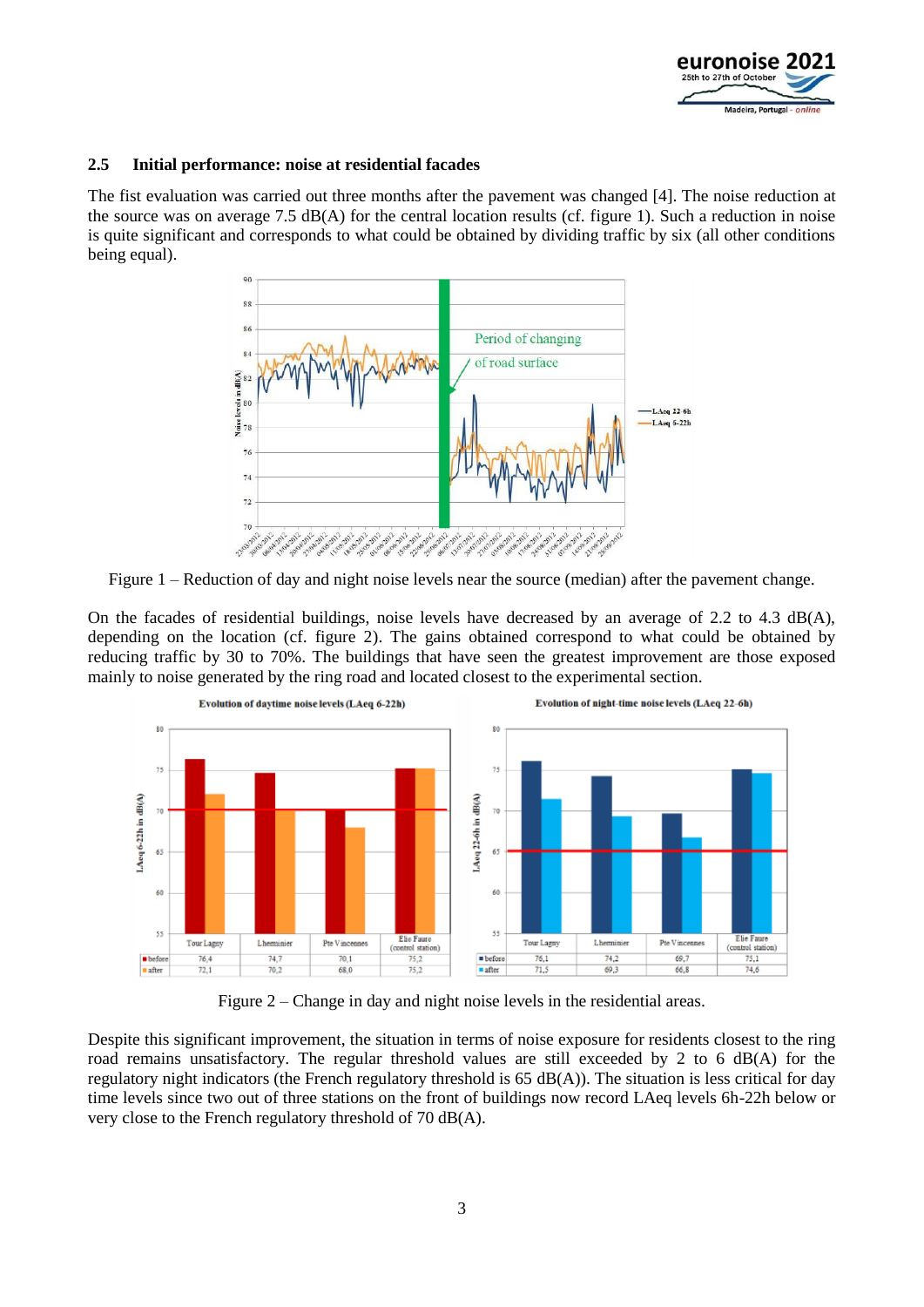

### **2.6 Performance monitoring: tyre/road contact noise**

Table 2 presents the results of evaluations conducted in 2012, 2014 and 2017.

|                |          | Inner ring |        | Outer ring      |        |        |  |
|----------------|----------|------------|--------|-----------------|--------|--------|--|
| Lane           | BBTM 0/6 |            |        | <b>BBTM 0/4</b> |        |        |  |
|                | 2012     | 2014       | 2017   | 2012            | 2014   | 2014   |  |
|                | $-7.8$   | $-6.7$     | $-5.0$ | $-8.3$          | $-7.5$ | $-5.7$ |  |
| $\overline{2}$ | $-5.1$   | $-1.6$     | $-1.6$ | $-7.0$          | $-4.6$ | $-4.3$ |  |
| 3              | $-6.8$   | $-2.2$     | $-1.2$ | $-10.1$         | $-4.3$ | $-4.6$ |  |
|                | $-7.8$   | $-3.5$     | $-3.5$ | $-9.5$          | $-4.6$ | $-4.0$ |  |

Table 2 – Sound levels of side microphones in dB(A) measured at 70 km/h (Ref. 20°C) since 2012.

The evolution of the two products is comparable, however there is a differentiated evolution according to the traffic lanes and thus according to the supported traffic.

For the periods 2012 and 2014:

- $\bullet$  the gains are still significant and vary between 1.6 and 7.5 dB(A);
- for the fast lane, the loss in acoustic performance is in the order of  $+$  0.8 to  $+$  1.1 dB(A) (lane 1), i.e. a loss in the order of  $+$  0.4 to  $+$  0.5 dB(A) per year. For the other lanes (2, 3 and 4), the loss is in the order of  $+4.1$  to  $+4.3$  dB(A) on average, i.e. a degradation in the order of  $+2.0$  to  $+2.2$  dB per year. Similar experiments carried out in Belgium [4] on other types of pavement surfaces show changes in rolling noise of the order of  $+0.5$  to  $+2.5$  dB per year;
- for an evolution identical to BBTM 0/6, the gains remain nevertheless more important for BBTM 0/4. However, a problem of durability for BBTM 0/4 was quickly noticed with the start of gravel on the surface.

For the periods 2014 and 2017:

- the loss of performance on the fast lane remains of the same order of magnitude with  $+1.7$  to  $+1.8$  $dB(A)$  or  $+$  0.6 dB(A) per year. For the other lanes (2, 3 and 4), we note a stabilization of performances with a loss of about  $+ 0.3$  to  $+ 0.5$  dB(A) on average;
- the gains on BBTM 0/4 remain significant with more than 4 dB(A). Deterioration has become widespread throughout the area.

#### **2.7 Performance monitoring: noise at the central median**

Figure 3 shows the evolution of the average LAeq 22h-22h noise level calculated per year since 2012. This annual approach makes it possible to avoid variations linked to traffic and weather conditions. On 1 January 2014, the maximum speed limit on the Paris ring road was decreased from 80 km/h to 70 km/h. This led to a small decrease in average noise levels (around -0.5 dB(A) during day time and -1 dB(A) during night time). To overcome this confounding factor, the assessment of the acoustic performance of pavements was based on data available since 1 January 2014. The linear regression results correspond to a degradation of  $+0.66$ dB(A) per year. Experiments conducted in Belgium [5], based on a different measurement method (measurement in passing SPB) and covering other types of pavement, show changes in rolling noise of the order of  $+$  0.4 to  $+$  1.7 dB per year.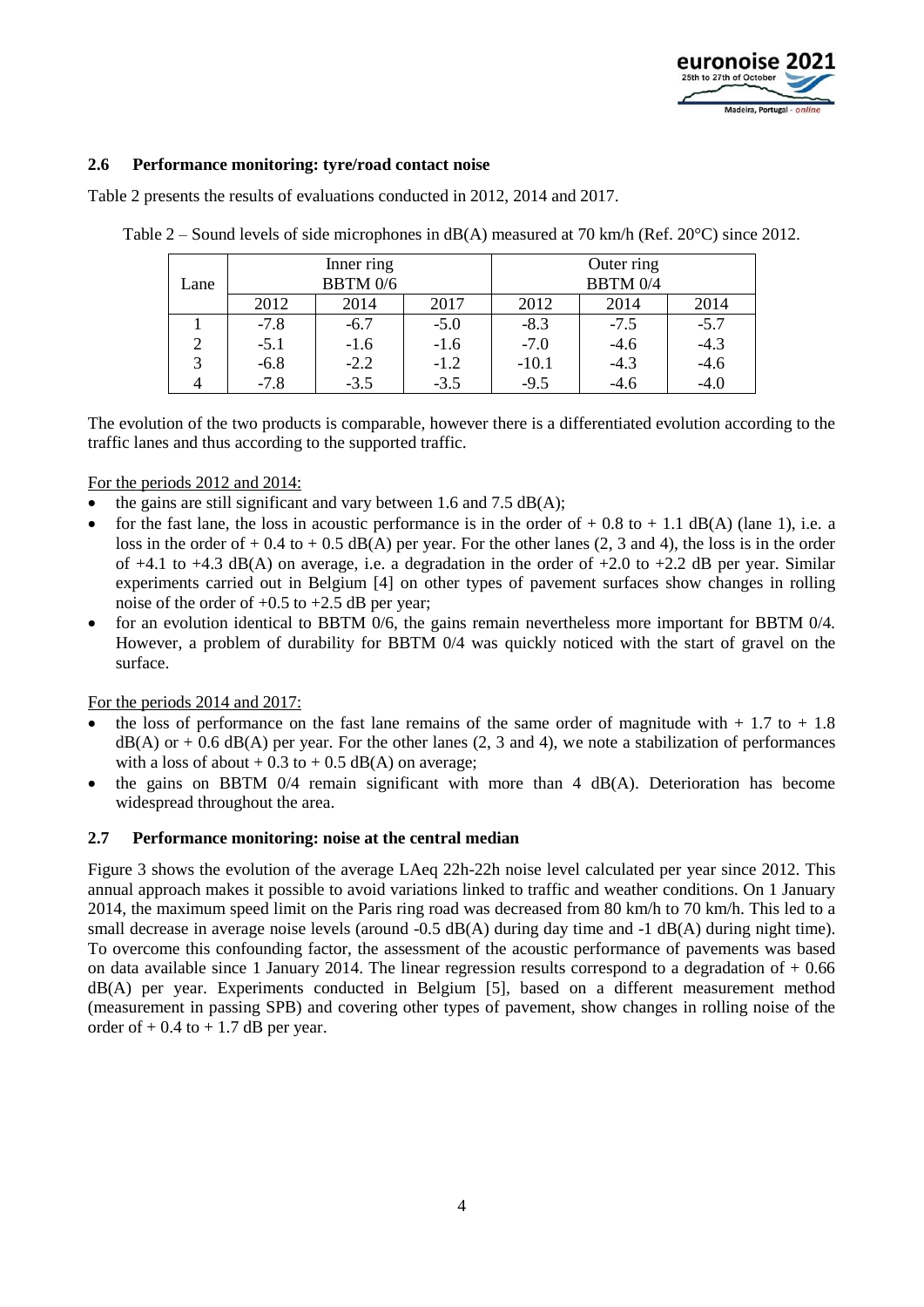



Figure 3 – Evolution of the average noise level LAeq calculated per year since 2012.

In June 2019, the BBTM 0/4 placed on the outer ring, mechanically damaged, was replaced by a BBTM 0/6. Today, 50% of pavement used in the Paris ring road is a BBTM 0/6.

## **3 Motorways A4 and A6**

Class 1 noise measurement stations were deployed by Bruitparif on sections of the A4 and A6 motorways where low-noise road surfaces were laid in 2017. Thus, on the A4 motorway, two stations have been installed near the traffic lanes at Charenton-le-Pont (94), one in each direction of traffic, and one has been set up also in Joinville-le-Pont (94) (cf. figure 4). On the A6 motorway, two stations have also been set up, in each direction at L'Haÿ-les-Roses (94).



Figure 4 – Location of a noise monitoring station (A4) at Joinville-le-Pont (94).

Figure 5 shows the decreases observed as of January 31, 2018 for pavements aged 3 to 6 months. On the LAeq 24h indicator, the gains are in the order of 5 to 8.5 dB(A). The deployed stations are intended to be maintained for many years in order to document the evolution of the acoustic performance of road surfaces. Two years after installing the low noise pavements, the results are still very positive in terms of the noise reduction efficiency provided by such solutions, with average noise levels reduced from 4.9 to 7.2 dB(A) on average over 24 hours, a reduction equivalent to what could be obtained by reducing the number of vehicles by a factor of 3 to 5. A comparison of the reductions obtained in 2018 and in 2019, one year and two years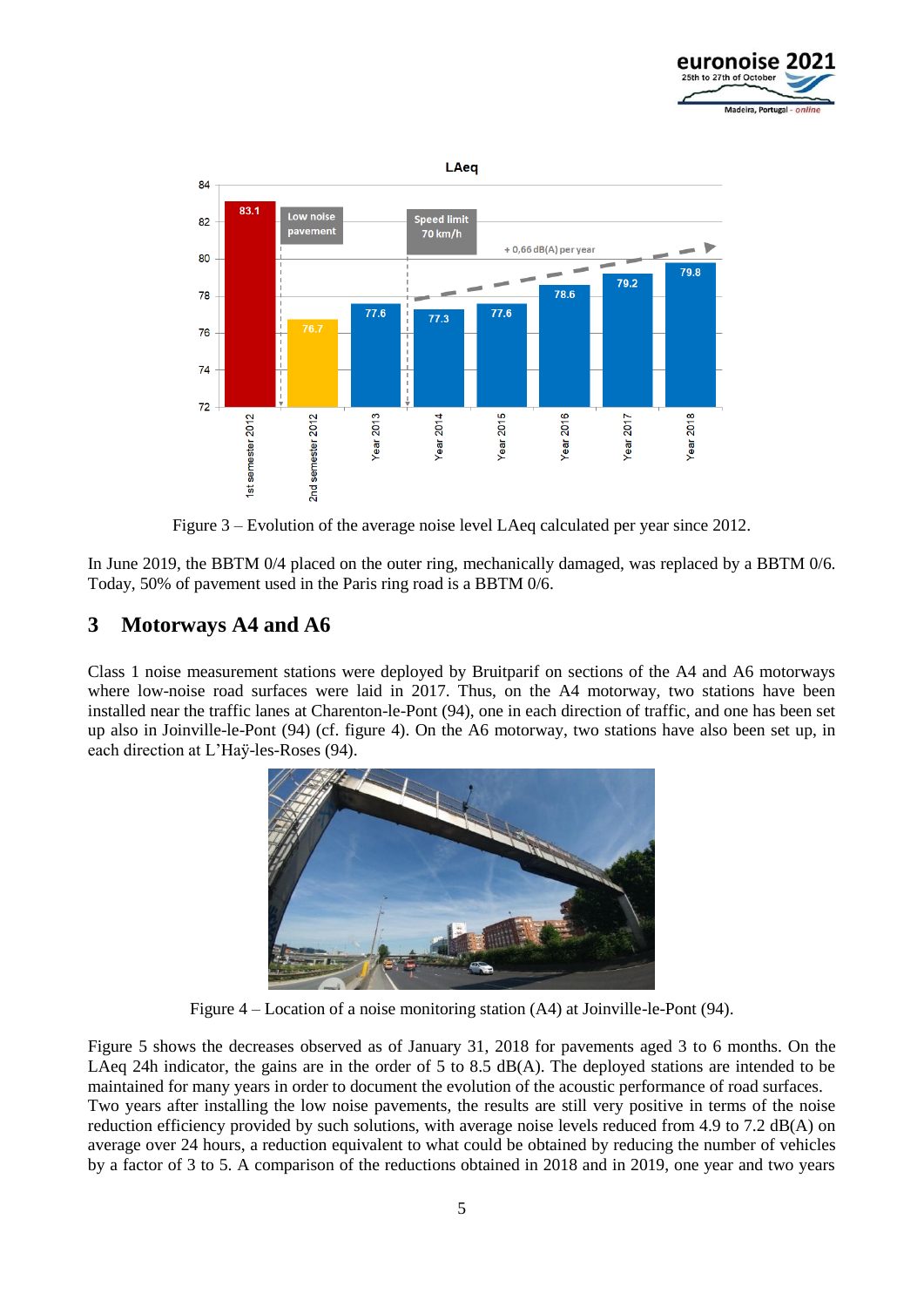

respectively after the installation of the low noise pavements, how-ever indicates a deterioration in their acoustic performance over time, which can be estimated for the moment at  $0.9 \text{ dB}(A)$  per year [6].



Figure 5 – Evolution before / after road surface replacement; LAeq indicator 24h.

## **4 LIFE Project: Cool & Low Noise Asphalt**

As part of the European LIFE program, the City of Paris, in partnership with Colas, Eurovia and Bruitparif, is testing three innovative pavement surfaces to fight against both noise pollution and global warming [7]. In 2018, three new types of asphalt mix (PUMA, Bbphon+ and SMAphon) gathering both phonic and refreshing properties, while maintening acceptable durability, were de-veloped [8-10]. From 2018, 1200 meters of roads are surfaced with new asphalts having acoustic, thermal and mechanical properties. These new formulas are tested on three pilot sites, each 400 me-ters long, in three Paris sites heavily exposed to road noise: Frémicourt street, Lecourbe street and Courcelles street. Each site is equipped with various sensors and is coated half with an experimental formula and the other half with the Parisian standard pavement (cf. figure 6).



Figure 6 – Pilots sites and Frémicourt street with new asphalt mixes, October 2018.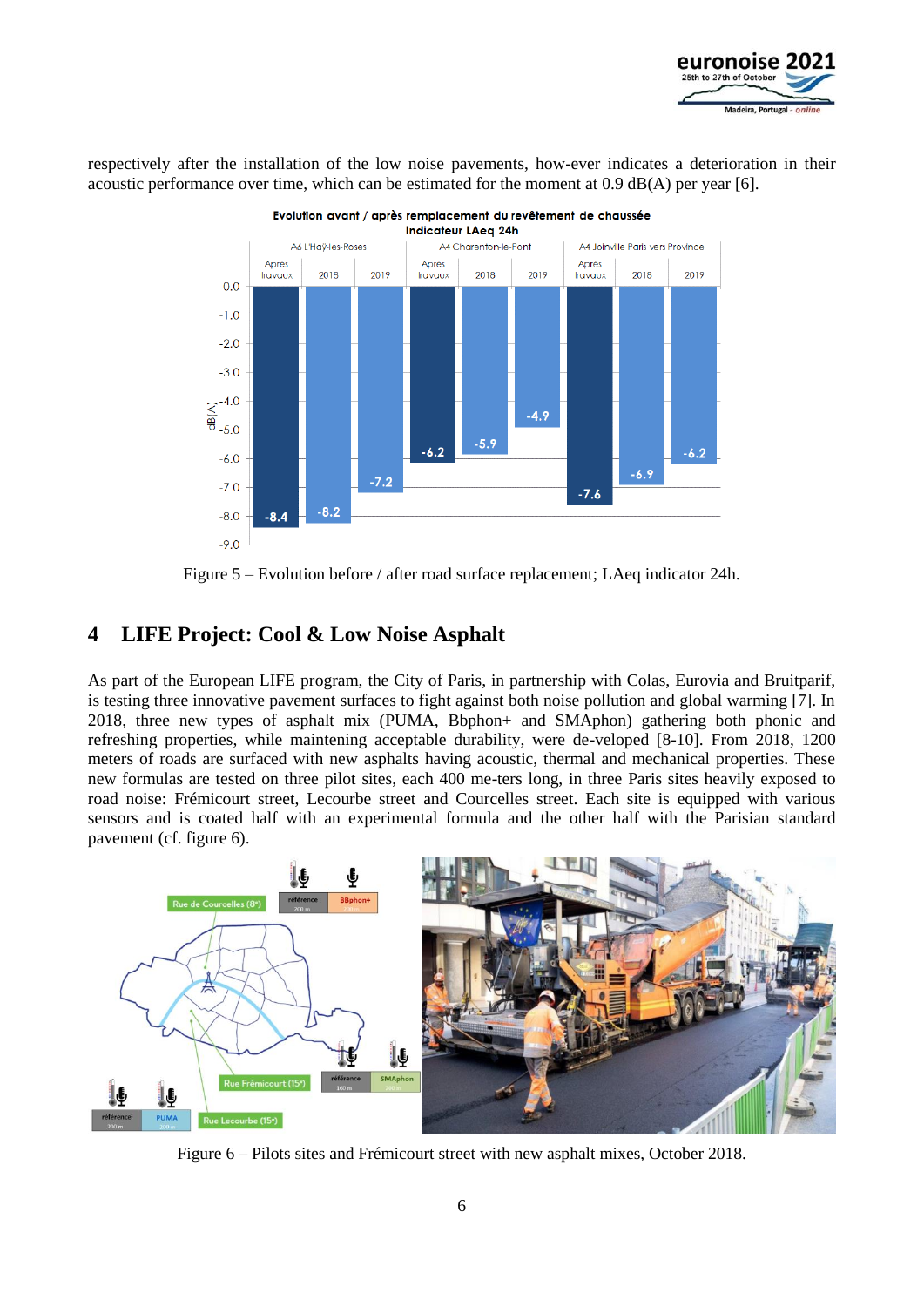

The new types of asphalt mix are tested on road sections of about 200 m and compared to the standard solution deployed by the City of Paris on Parisian roads: ACR 0/10 AC2 and BBMA 0/10. Also, sections of about 200 m of these standard asphalt mix were also laid on the three experimental sites (cf. figure 6). For the thermal evaluation, a third section keeping the original asphalt is used as a "control" section.

### **4.1 Monitoring systems**

The project objectives in terms of reducing rolling noise compared to standard solutions are achieved 14 permanent measuring stations have been installed to evaluate the acoustic and thermal performance of the new types of asphalt mix and to compare them to standard solutions: 6 acoustic stations and 8 thermal stations positioned between the roadway and the facade of the buildings. Digital audio recordings on the roadside and continuous ProXimity (CPX) noise measurements, consisting of measuring the noise emitted near a rolling test tire, complete the acoustic evaluation device (cf. figure 7).



Figure 7 – Acoustic station and thermal station; CPX measuring equipment (City of Paris); Frémicourt street 75015 Paris (SMAphon).

Measurements of mechanical durability microroughness (skid resistance tester: SRT), macrotexture (mean texture depth: MTD) and in situ survey of small degradations were carried out.

On the noise side, the priority objective is to reduce the noise pollution generated by road traffic on urban roads thanks to these new pavements, by reducing the noise emitted by the contact of vehicle tires with the asphalt (rolling noise). On the facade of a building, the reductions in rolling noise are clearly observable during the passage of isolated vehicles at night, when road traffic speeds are rela-tively higher and the other sources of noise reduced (works, human activity, etc.). Thus, the LA10 22h-6h indicator clearly reflects the reduction associated with rolling noise (cf. figure 8). For the other periods of the day, the acoustic indicators show a reduced or zero benefit.



Figure 8 – Courcelles street with new asphalt mixes; LA10 indicator.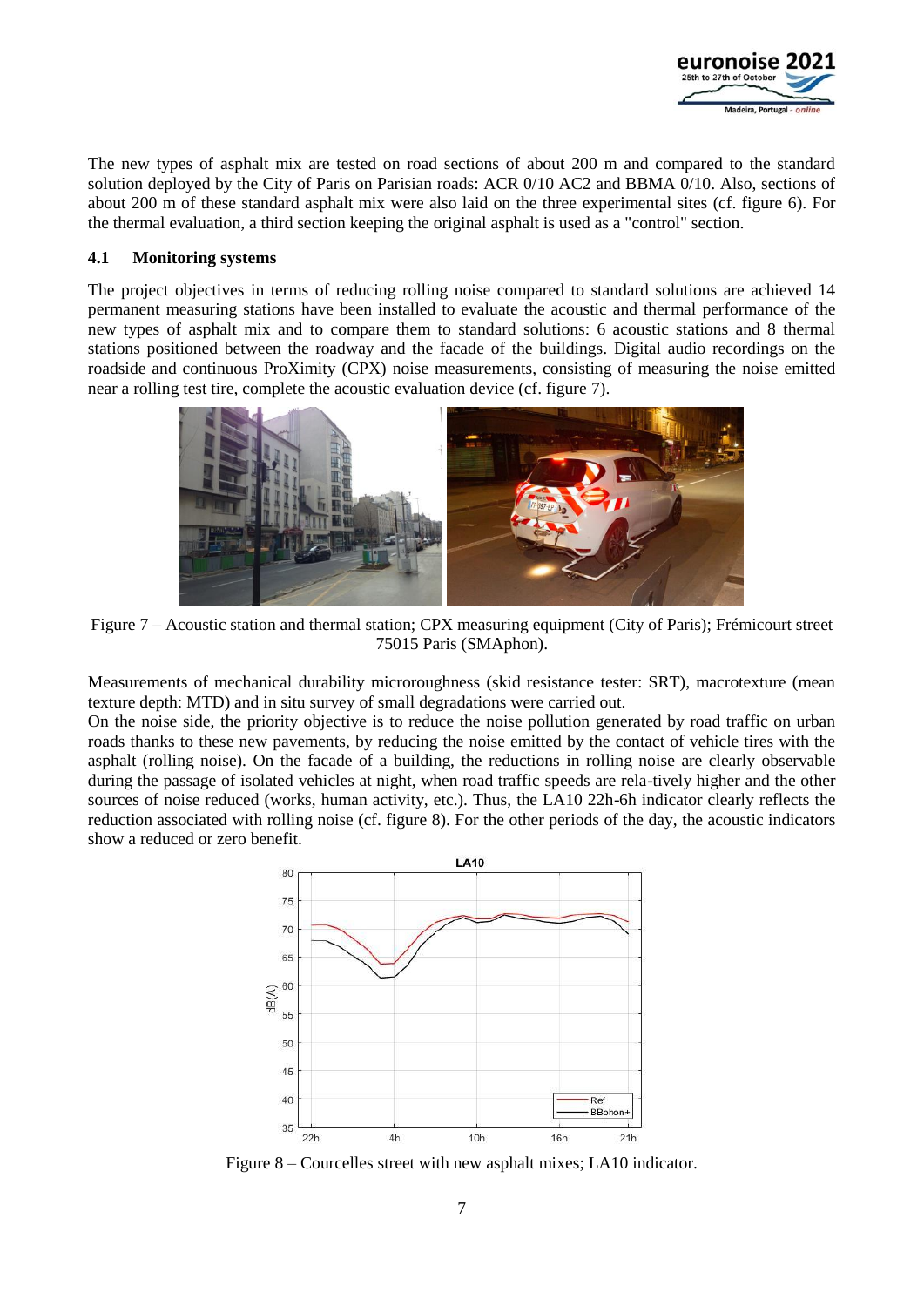

### **4.2 Performance compared to standard solutions**

The project objectives in terms of reducing rolling noise compared to standard solutions are achieved for the SMAphon and the Bbphon + (cf. tables 3 to 5). For the PUMA, a reference (ACR 0/10 AC2) not representative of reality did not allow the performance of the new pavement to be assessed before summer 2020. Results for the CPX method are now available for the three new asphalt mixes for year 2020. For the facade results, the analysis for the year 2020 corresponds to the period before March 16, a period not impacted by the traffic restrictions associated with the COVID-19 health crisis. Table 5 shows the results for all noise sources combined, not only rolling noise, during the night period. Over this period, noise reduction remains significant: around -1 dB(A).

### **4.3 Performance compared to the existing pavement**

The project objectives in terms of reducing rolling noise compared to standard solutions are almost achieved for the SMAphon and the Bbphon +. Less efficient in terms of noise reduction after installation, the performance of the PUMA seems to be maintained over time (cf. tables 3 to 4).

|                 | compared to the reference |                          |                   |                   | compared to the existing |                   |                   |                   |
|-----------------|---------------------------|--------------------------|-------------------|-------------------|--------------------------|-------------------|-------------------|-------------------|
| $\triangle$ CPX | 2019                      |                          | 2020              |                   | 2019                     |                   | 2020              |                   |
|                 | $30 \text{ km/h}$         | $50 \text{ km/h}$        | $30 \text{ km/h}$ | $50 \text{ km/h}$ | $30 \text{ km/h}$        | $50 \text{ km/h}$ | $30 \text{ km/h}$ | $50 \text{ km/h}$ |
| Objective       | $\overline{\phantom{a}}$  | $-3.0$                   |                   | $-2.0$            |                          | $-5.0$            |                   | $-3.0$            |
| SMAphon         | $-2.9$                    | $-3.5$                   | $-1.8$            | $-2.2$            | $-3.6$                   | $-4.4$            | $-1.8$            | $-2.3$            |
| Bbphon+         | $-2.3$                    | $-3.3$                   | $-0.6$            | $-1.5$            | $-4.2$                   | $-4.7$            | $-1.2$            | $-2.4$            |
| <b>PUMA</b>     | $\overline{\phantom{a}}$  | $\overline{\phantom{0}}$ | 0.3               | 0.3               | $-2.8$                   | $-2.1$            | $-2.4$            | $-1.9$            |

Table  $3$  – Rolling noise reduction in dB(A) with new asphalt mixes (CPX).

Table 4 – Rolling noise reduction in dB(A) with new asphalt mixes with temperature correction 0,1 dB/°C.

| $\Delta$ LA10 22h-6h | compared to the reference |                          | compared to the existing |        |        |        |
|----------------------|---------------------------|--------------------------|--------------------------|--------|--------|--------|
| Facade               | 2018                      | 2019                     | 2020                     | 2018   | 2019   | 2020   |
| Objective            | $-2.0$                    | $-1.0$                   | $-1.0$                   | $-3.0$ | $-2.0$ | $-2.0$ |
| SMAphon              | $-2.3$                    | $-1.8$                   | $-1.2$                   | $-4.3$ | $-3.9$ | $-2.9$ |
| Bbphon+              | $-2.8$                    | $-2.6$                   | $-2.4$                   | $-3.5$ | $-2.7$ | $-2.1$ |
| <b>PUMA</b>          |                           | $\overline{\phantom{0}}$ | ٠                        | $-1.2$ | $-1.1$ | $-1.1$ |

Table 5 – Noise reduction in dB(A) with new asphalt mixes (facade all noise sources combined).

| $\Delta$ LAeq 22h-6h Facade<br>compared to the reference | 2018                     | 2019   | 2020                     |
|----------------------------------------------------------|--------------------------|--------|--------------------------|
| SMAphon                                                  | $-1.$                    | $-1.1$ | $-0.$                    |
| Bbphon+                                                  | -1.4                     |        | $-1.1$                   |
| PUMA                                                     | $\overline{\phantom{0}}$ |        | $\overline{\phantom{0}}$ |

### **4.4 Local residents' satisfaction survey**

The first results show a significant reduction in noise levels associated with tire / road contact noise during the night period. However, the ability to distinguish sources of noise by the human ear, can make it possible to feel the benefit provided by innovative the innovative asphalt mixes. A survey of users and residents of pilot sites made it possible to answer this question [\(http://www.life-asphalt.eu\)](http://www.life-asphalt.eu/). A survey of users and residents of Frémicourt Street shows that 63% of those questioned noted a reduction in road noise following the change of road surface. Among them, 67% consider this reduction to be medium or significant. These additional qualitative elements in terms of feeling are interesting in the evaluation of the project.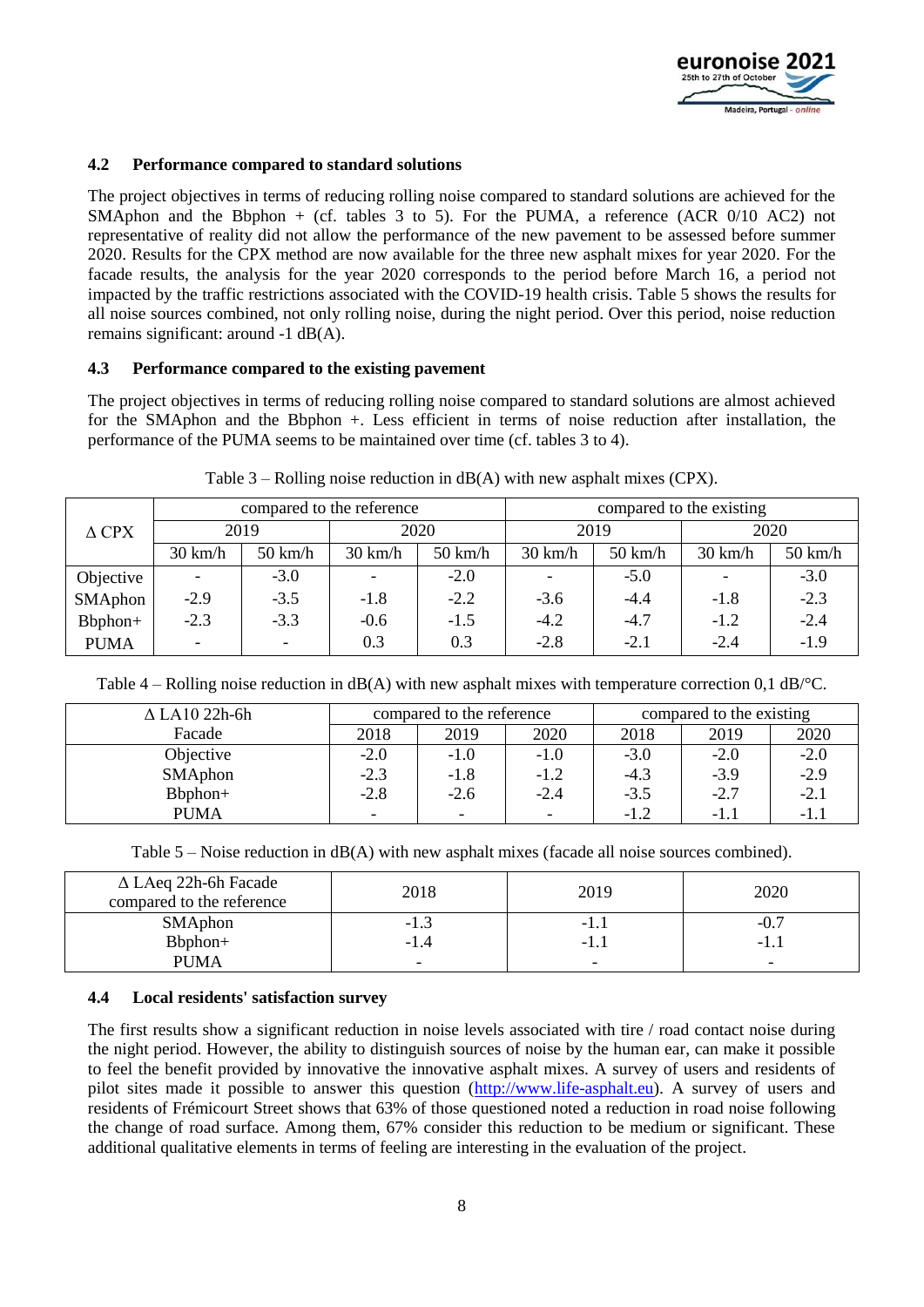

### **4.5 Thermal and durability aspects**

On the thermal aspect, the objective is to mitigate the effect of Urban Heat Islands (UHIs), by testing the surface water retention capacities, the micro-climatic impacts generated by their spraying with non-potable water during hot periods, and the effects of their color (albedo) on heat restitution. The new coatings tested present a micro-granularity allowing to retain a water film which will refresh the air by evaporating [11-13]. On the durability aspects, the objective is to reinforce the durability of these coatings in terms of their sound, mechanical and thermal properties while limiting their additional cost compared to conventional coatings, in order to promote the dissemination of these solutions in urban areas. The long-term monitoring will document the evolution of acoustic and thermal performance over time.

## **5 Conclusions**

Today, the use of low noise pavement is common on roads with speeds above 70 km/h. The use of these solutions in the city center for speeds below 50 km/h is less usual. For the three contexts studied: A4 and A6 motorways, Paris ring road, and Paris city center roads, early age evaluations of low-noise pavements provide very encouraging results in terms of effectiveness in reducing noise exposure of populations living near road infrastructures. The first results in Paris city center roads show a significant reduction in noise levels associated with tire / road contact noise during the night period. A survey of users and residents of Frémicourt Street shows that 63% of those questioned noted a reduction in road noise following the change of road surface. The sustainability of performance over time remains a subject of study. Also, long-term monitoring should be conducted in order to study the durability of acoustic performance and the mechanical qualities of acoustic pavements in a context of dense urban road traffic. For the Paris ring road, six years after the start of the experiment, sound levels remain below initial levels on the portion of the Paris ring road studied.

## **Acknowledgements**

The LIFE Cool & Low Noise Asphalt project partners thank the European Commission for its trust and financial support.